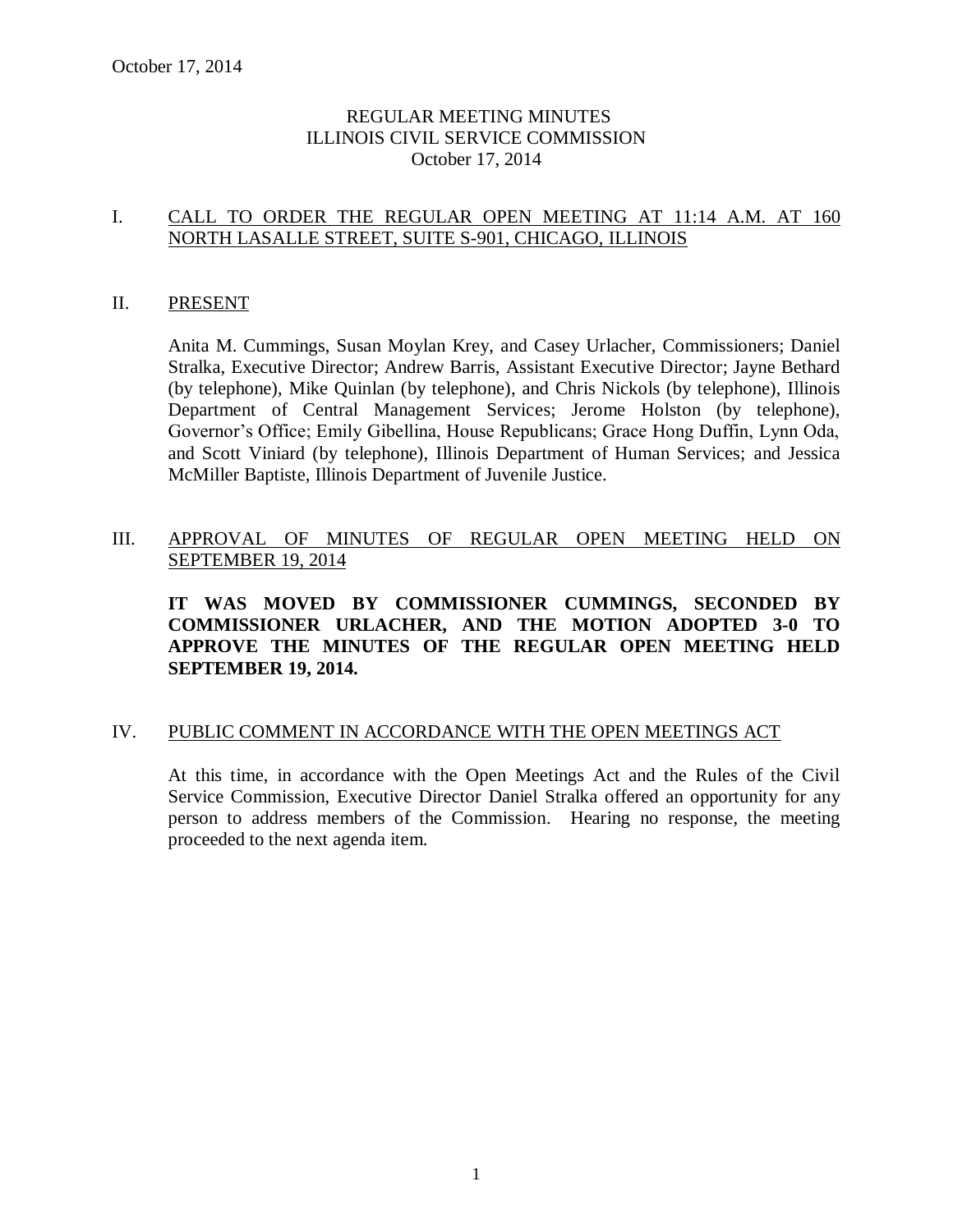#### $V<sub>r</sub>$ EXEMPTIONS UNDER SECTION 4d(3) OF THE PERSONNEL CODE

# A. Report on Exempt Positions from Illinois Dept. of Central Management Services

|        | Total            | Number of Exempt |
|--------|------------------|------------------|
| Agency | <b>Employees</b> | Positions        |
|        |                  |                  |
|        |                  |                  |
|        |                  |                  |
|        |                  |                  |
|        |                  |                  |
|        |                  |                  |
|        |                  |                  |
|        |                  |                  |
|        |                  |                  |
|        |                  |                  |
|        |                  |                  |
|        |                  |                  |
|        |                  |                  |
|        |                  |                  |
|        |                  |                  |
|        |                  |                  |
|        |                  |                  |
|        |                  |                  |
|        |                  |                  |
|        |                  |                  |
|        |                  |                  |
|        |                  |                  |
|        |                  |                  |
|        |                  |                  |
|        |                  |                  |
|        |                  |                  |
|        |                  |                  |
|        |                  |                  |
|        |                  |                  |
|        |                  |                  |
|        |                  |                  |
|        |                  |                  |
|        |                  |                  |
|        |                  |                  |
|        |                  |                  |
|        |                  |                  |
|        |                  |                  |
|        |                  |                  |
|        |                  |                  |
|        |                  |                  |
|        |                  |                  |
|        |                  |                  |
|        |                  |                  |
|        |                  |                  |
|        |                  |                  |
|        |                  |                  |
|        |                  |                  |
|        |                  |                  |
|        |                  |                  |
|        |                  |                  |
|        |                  |                  |
|        |                  |                  |
|        |                  |                  |
|        |                  |                  |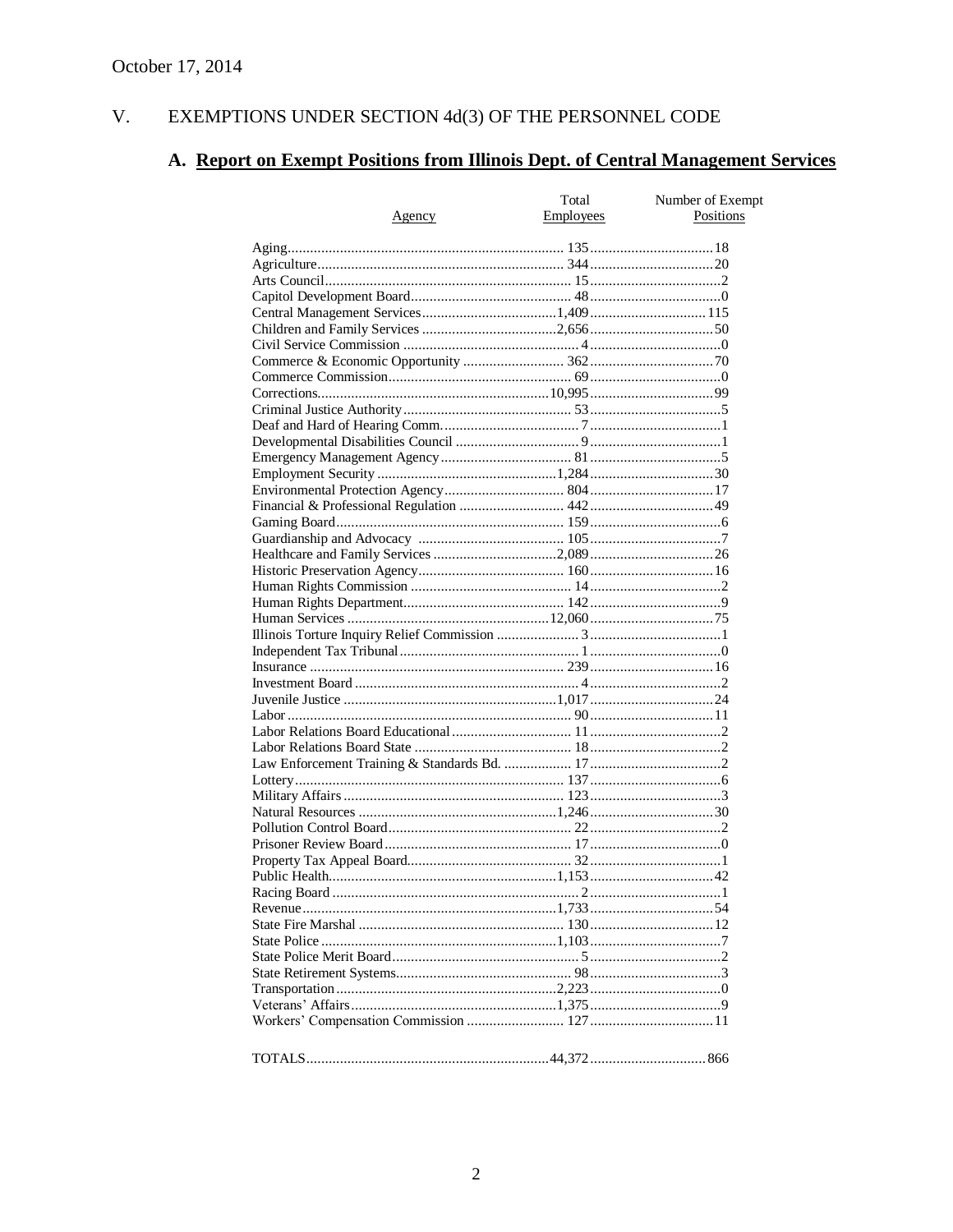#### **B. Governing Rule – Section 1.142 Jurisdiction B Exemptions**

- a) The Civil Service Commission shall exercise its judgment when determining whether a position qualifies for exemption from Jurisdiction B under Section  $4d(3)$  of the Personnel Code. The Commission will consider any or all of the following factors inherent in the position and any other factors deemed relevant to the request for exemption:
	- 1) The amount and scope of principal policy making authority;
	- 2) The amount and scope of principal policy administering authority;
	- 3) The amount of independent authority to represent the agency, board or commission to individuals, legislators, organizations or other agencies relative to programmatic responsibilities;
	- 4) The capability to bind the agency, board or commission to a course of action;
	- 5) The nature of the program for which the position has principal policy responsibility;
	- 6) The placement of the position on the organizational chart of the agency, board or commission;
	- 7) The mission, size and geographical scope of the organizational entity or program within the agency, board or commission to which the position is allocated or detailed.
- b) The Commission may, upon its own action after 30 days notice to the Director of Central Management Services or upon the recommendation of the Director of the Department of Central Management Services, rescind the exemption of any position that no longer meets the requirements for exemption set forth in subsection (a). However, rescission of an exemption shall be approved after the Commission has determined that an adequate level of managerial control exists in exempt status that will insure responsive and accountable administrative control of the programs of the agency, board or commission.
- c) For all positions currently exempt by action of the Commission, the Director of Central Management Services shall inform the Commission promptly in writing of all changes in essential functions, reporting structure, working title, work location, position title, position number or specialized knowledge, skills, abilities, licensure or certification.
- d) Prior to granting an exemption from Jurisdiction B under Section 4d(3) of the Personnel Code, the Commission will notify the incumbent of the position, if any, of its proposed action. The incumbent may appear at the Commission meeting at which action is to be taken and present objections to the exemption request.

(Source: Amended at 34 Ill. Reg. 3485, effective March 3, 2010)

\* \* \*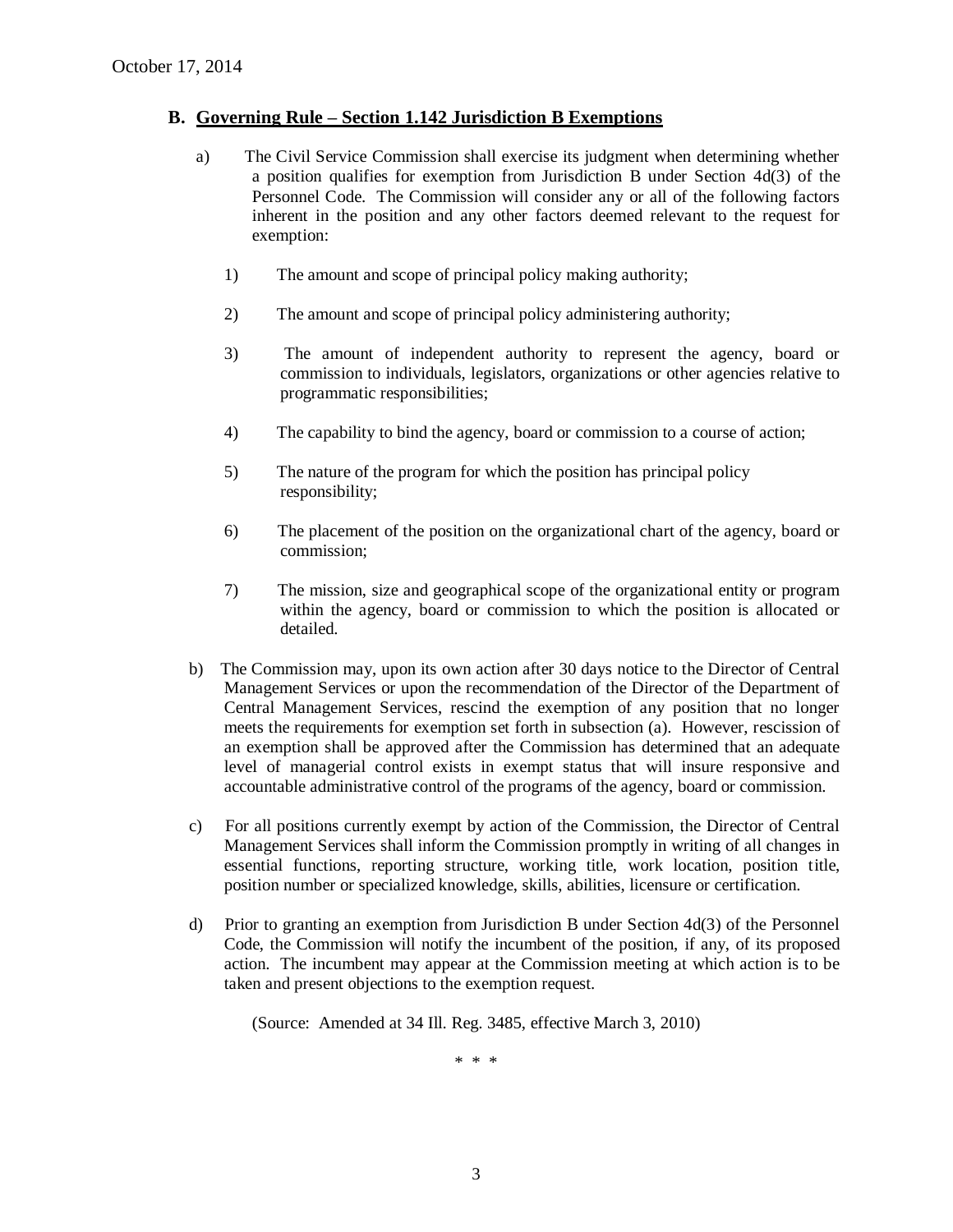## **C. Requests for 4d(3) Exemption**

Executive Director Daniel Stralka reported the following:

 As to Item C, this request is from the Department of Human Services (DHS) and is for an Associate Director of Adult Services and Basic Supports in the Division of Family & Community Services (FCS), a position that reports to the Assistant Director of FCS who reports to the Director of FCS who reports to the Secretary. The position description indicates that this position has principal policy responsibility for planning, developing, organizing, controlling and managing homeless services, domestic violence services, and Title XX Social Services which include a variety of assistive services. The agency had noted that these are services that are not provided at its Family & Community Resource Centers.

Staff had a number of issues with this request. First and foremost is that the agency last appeared before the Commission with exemption requests for this Division 14 months ago and represented that it did not foresee the need for any additional exempt positions. It is now seeking an additional exempt position. Staff asked the agency to provide some sort of explanation such as a new program, program expansion or unforeseen increase in the need for services. The only explanation was that the agency had been unable to fill the position with an appropriately qualified candidate. No information about the steps that were taken to fill the position was provided. In light of the rather mundane position qualifications, it is surprising that this would be an issue. Also, the inability to find a successful candidate is not a factor as contemplated in Section 4d(3).

The second issue is with the program services themselves. These all appear to be assistive services provided to customers not by DHS, but by outside providers on contract, funded by the federal government through DHS. That leaves it a mystery to Staff as to what this position actually plans, develops, etc. as set forth in the position description.

For these reasons, Staff recommended denial of this request unless the agency is requesting additional time to provide responses to Staff inquiries.

Grace Hong Duffin, Chief of Staff-Illinois Department of Human Services, replied and concurred with this presentation. She noted that there were unforeseen circumstances that led to the agency submitting this request. The agency had sought to recruit a certified employee from its own ranks for this federally funded position. However it discovered that there was a lack of interest among its Public Service Administrators. Many of these employees had elected to laterally transfer to positions covered by collective bargaining agreements after the implementation of the Management Bill. The agency was left with a management void and lost key candidates who wanted to stay in positions covered by collective bargaining agreements.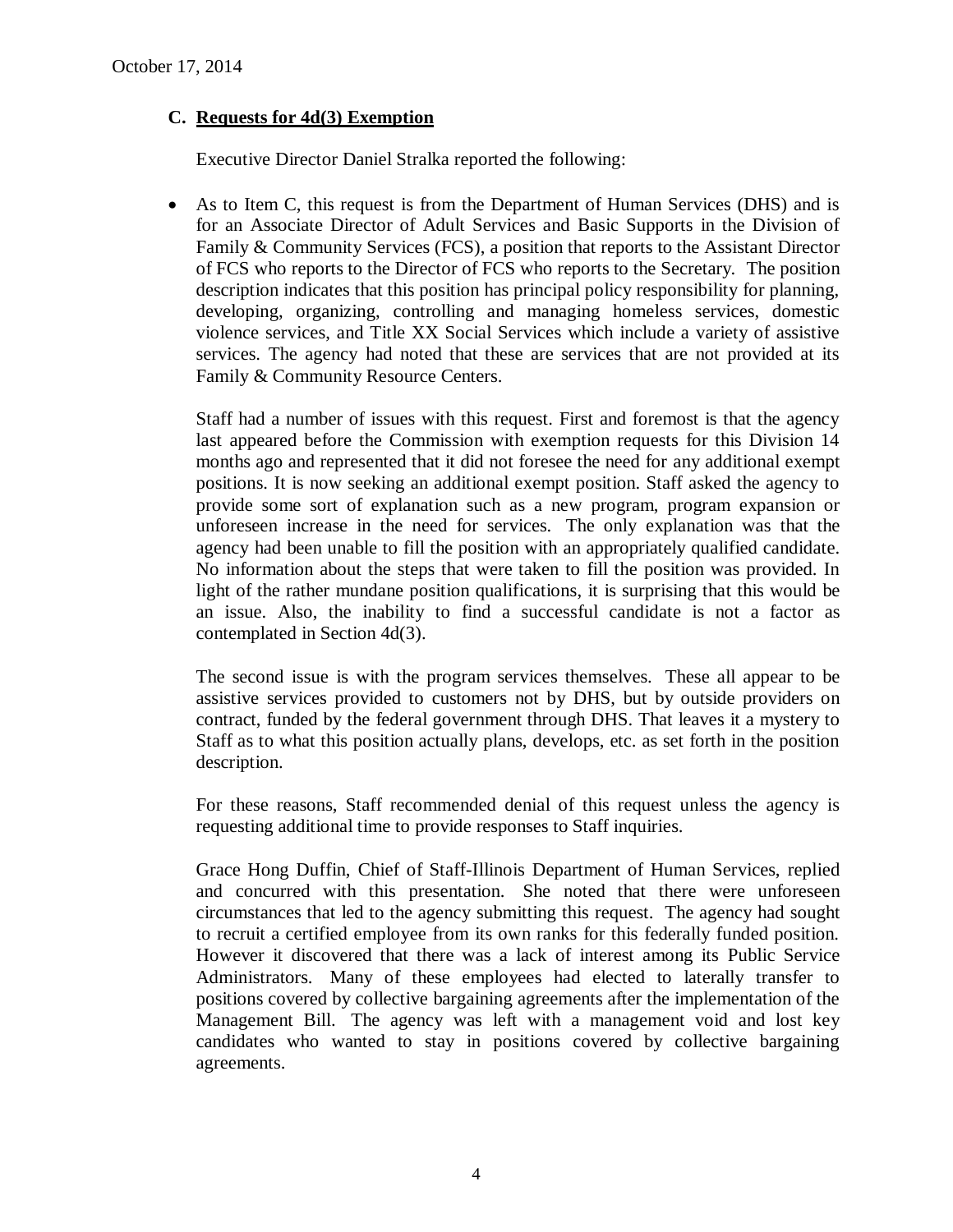Grace Hong Duffin added that it is accurate that this position will be in charge of monitoring services of outside providers to ensure that they are meeting Federal and State standards. She added that the agency is already losing domestic violence service providers which would be a responsibility of this position. The Division of FCS is designed to provide services to customers throughout the family cycle. A strong person is needed to fill this Associate Director position which has a strong policy component.

Executive Director Stralka inquired about the agency's efforts to fill the position by using open competitive lists or promotional lists. Grace Hong Duffin recalled that the agency had made one effort to do so but was unable to identify a qualified candidate. The CMS representatives were unable to provide any additional information. Executive Director Stralka noted that there is nothing in the Personnel Code which allows the Commission to approve an exemption request based on difficulty in filling a vacant position through traditional methods. Both the agency and CMS representatives indicated they would gather additional information about the agency's efforts in this regard.

Executive Director Stralka suggested to the agency that this matter be continued for one month to allow some additional information about the position to be exchanged as to the position's essential functions and the difficulties in using traditional appointment methods to fill the position. Grace Hong Duffin indicated the agency would be amenable to doing so. She added that one of the reasons the agency came before the Commission was to seek a different way to approach filling this important position. The Commissioners complimented Ms. Duffin's presentation and thanked her for attending the Commission's meeting.

 As to Item D, this is a request from the Department of Natural Resources for a Chief Special Assistant, a position that reports to the Director. This position serves essentially as a policy advisor to the Director and strategic planner for the agency. Importantly, this position was first granted an exemption back in 1994 but had its exemption rescinded in 2012 due to extended vacancy. The positon recently had its collective bargaining exclusion restored which is most likely what prompted this request. Given this history, Staff recommended approval of this request.

## **IT WAS MOVED BY COMMISSIONER URLACHER, SECONDED BY COMMISSIONER CUMMINGS, AND THE MOTION ADOPTED 3-0, TO CONTINUE TO NOVEMBER 21, 2014 THE EXEMPTION REQUEST FOR THE FOLLOWING POSITION:**

**C: Associate Director-Office of Adult Services and Basic Supports (Human Services)**

**IT WAS MOVED BY COMMISSIONER KREY, SECONDED BY COMMISSIONER URLACHER, AND THE MOTION ADOPTED 3-0, TO GRANT THE EXEMPTION REQUEST FOR THE FOLLOWING POSITION:**

**D: Chief Special Assistant (Natural Resources)**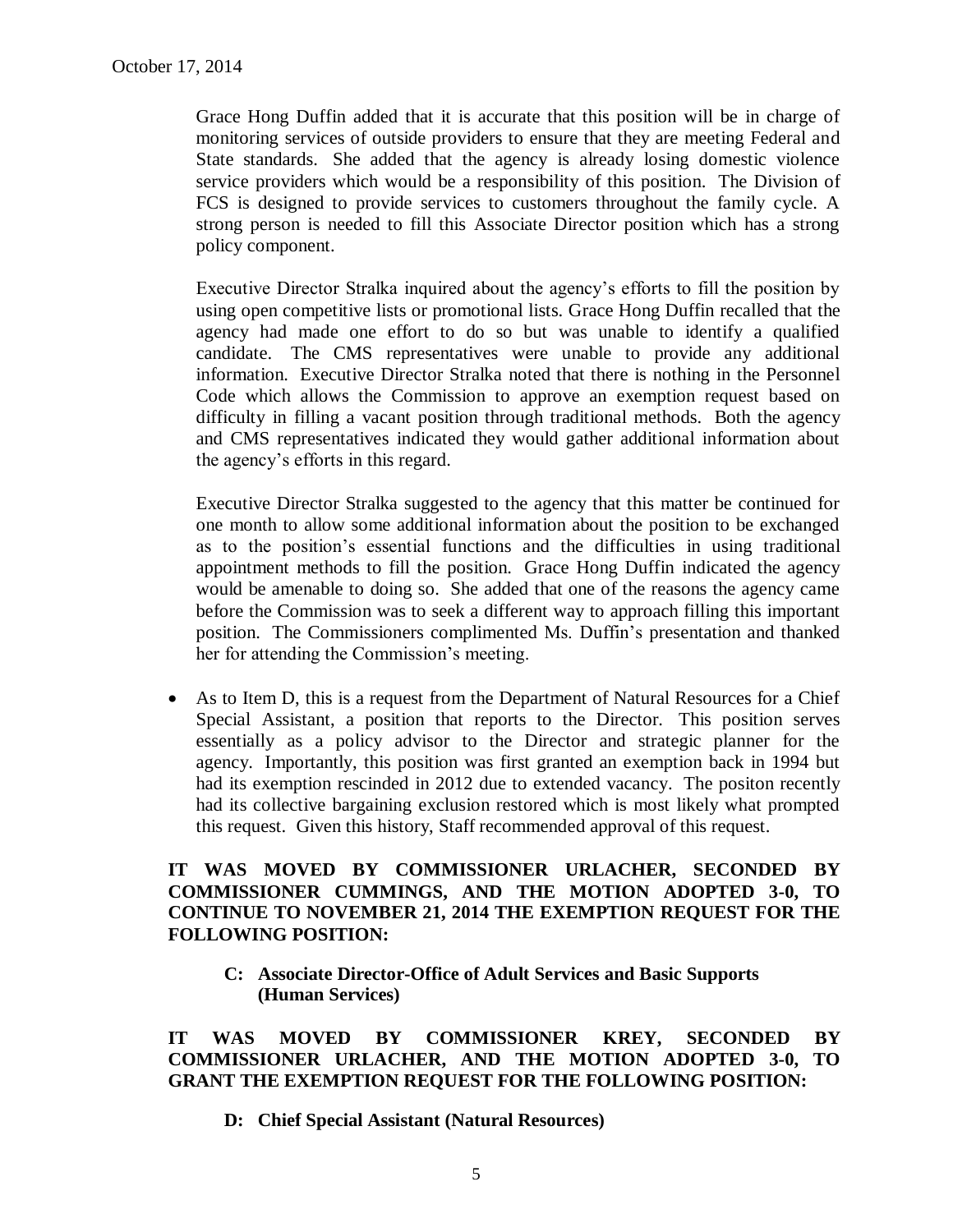## **The following 4d(3) exemption request was continued to November 21, 2014 on October 17, 2014:**

| <b>Position Number</b>  | 40070-10-96-444-00-01                                          |
|-------------------------|----------------------------------------------------------------|
| <b>Position Title</b>   | Senior Public Service Administrator                            |
| Bureau/Division         | Division of Family & Community Services                        |
| <b>Functional Title</b> | Associate Director-Office of Adult Services and Basic Supports |
| Incumbent               | Vacant                                                         |
|                         | Assistant Director, Division of Family & Community Services,   |
| Supervisor              | who reports to the Director, Division of Family $&$ Community  |
|                         | Services, who in turn reports to the Secretary                 |
| Location                | <b>Cook County</b>                                             |

#### **C. Illinois Department of Human Services**

#### **The following 4d(3) exemption request was granted on October 17, 2014:**

#### **D. Illinois Department of Natural Resources**

| <b>Position Number</b>  | 37015-12-00-000-20-01               |
|-------------------------|-------------------------------------|
| <b>Position Title</b>   | <b>Public Service Administrator</b> |
| Bureau/Division         | Office of the Director              |
| <b>Functional Title</b> | <b>Chief Special Assistant</b>      |
| Incumbent               | Vacant                              |
| Supervisor              | Director                            |
| Location                | <b>Sangamon County</b>              |

#### VI. CLASS SPECIFICATIONS

#### **A. Governing Rule – Section 1.45 Classification Plan**

The Commission will review the class specifications requiring Commission approval under the Classification Plan and will approve those that meet the requirements of the Personnel Code and Personnel Rules and conform to the following accepted principles of position classification:

- a) The specifications are descriptive of the work being done or that will be done;
- b) Identifiable differentials are set forth among classes that are sufficiently significant to permit the assignment of individual positions to the appropriate class;
- c) Reasonable career promotional opportunities are provided;
- d) The specifications provide a reasonable and valid basis for selection screening by merit examinations;
- e) All requirements of the positions are consistent with classes similar in difficulty, complexity and nature of work.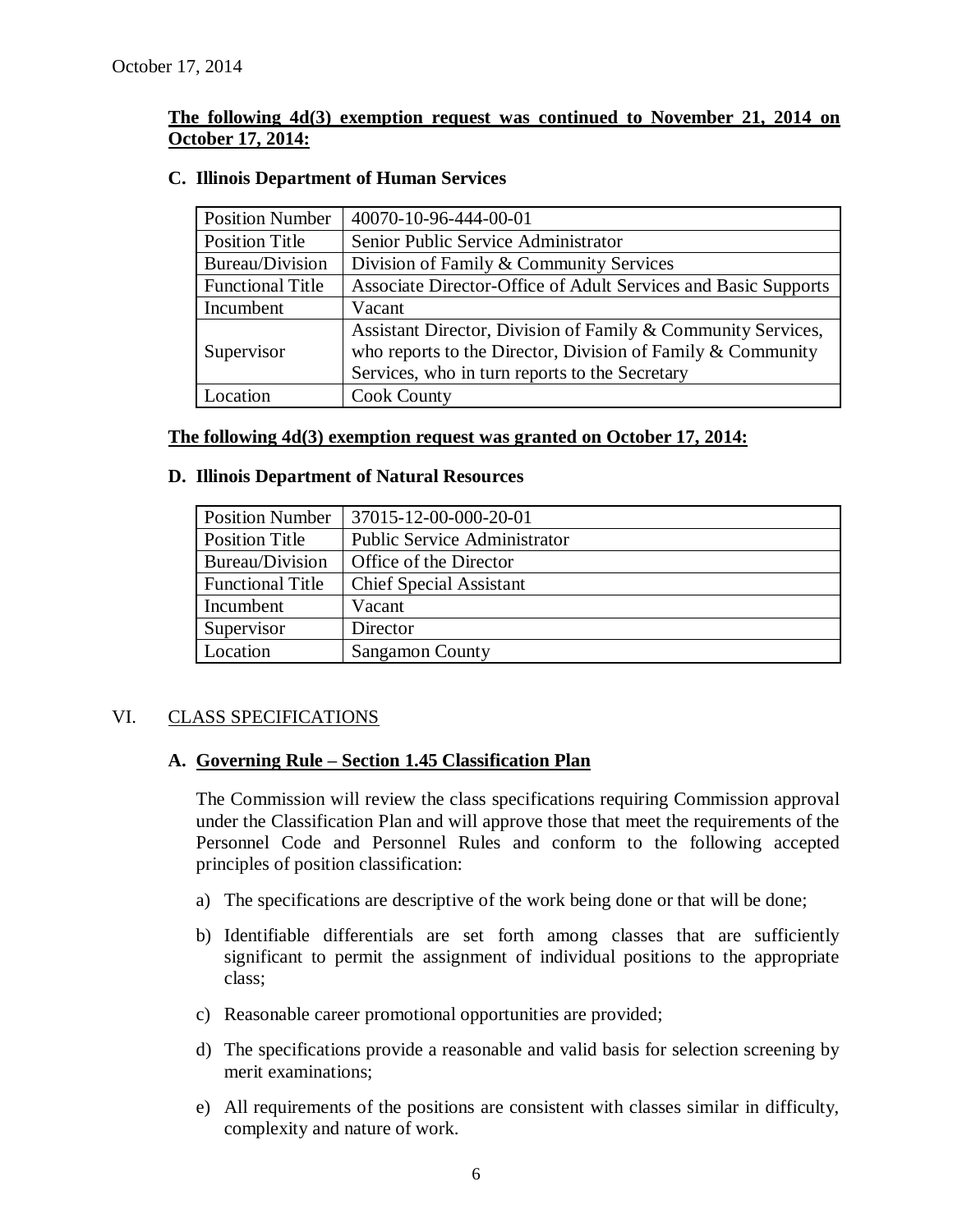The following class titles were submitted for abolishment and revision by the Director of the Illinois Department of Central Management Services (CMS):

## **B. Police Officer Trainee (abolish) Police Officer I (revise) Police Officer II (revise) Police Officer III (revise)**

Staff Analysis: Assistant Executive Director Barris explained to the Commission that the proposed abolishment of the Police Officer Trainee class and revisions to the Police Officer I, Police Officer II, and Police Officer III classes were proposed because the classes not been changed since 1984 and the series was no longer used by any state agency other than the Illinois State Police. Therefore, minor changes to terminology and/or updated language was necessary. In addition, the abolishment and revisions were agreed to through collective bargaining and there were no changes to compensation.

## **C. Research Economist I (abolish)**

**Staff Analysis:** Assistant Executive Andrew Barris explained that at the June 20, 2014 meeting, the Commission approved the creation of the Economist Associate and Research Economist classes effective July 1, 2014. The Commission did not address the abolishment of the Research Economist I class which was requested by the class study at that time.

**IT WAS MOVED BY COMMISSIONER CUMMINGS, SECONDED BY COMMISSIONER URLACHER, AND THE MOTION ADOPTED 3-0 TO APPROVE THE ABOLISHMENT AND REVISION OF THE FOLLOWING CLASS TITLES TO BE EFFECTIVE NOVEMBER 1, 2014:**

**B. Police Officer Trainee (abolish) Police Officer I (revise) Police Officer II (revise) Police Officer III (revise)**

**IT WAS MOVED BY COMMISSIONER KREY, SECONDED BY COMMISSIONER URLACHER, AND THE MOTION ADOPTED 3-0 TO APPROVE THE ABOLISHMENT OF THE FOLLOWING CLASS TITLE RETROACTIVE TO JULY 1, 2014:**

## **C. Research Economist I (abolish)**

**IT WAS MOVED BY COMMISSIONER CUMMINGS, SECONDED BY COMMISSIONER KREY, AND THE MOTION ADOPTED 3-0 TO DISAPPROVE ANY CLASS SPECIFICATIONS RECEIVED BY THE COMMISSION NOT CONTAINED IN THIS REPORT TO ALLOW ADEQUATE STUDY.**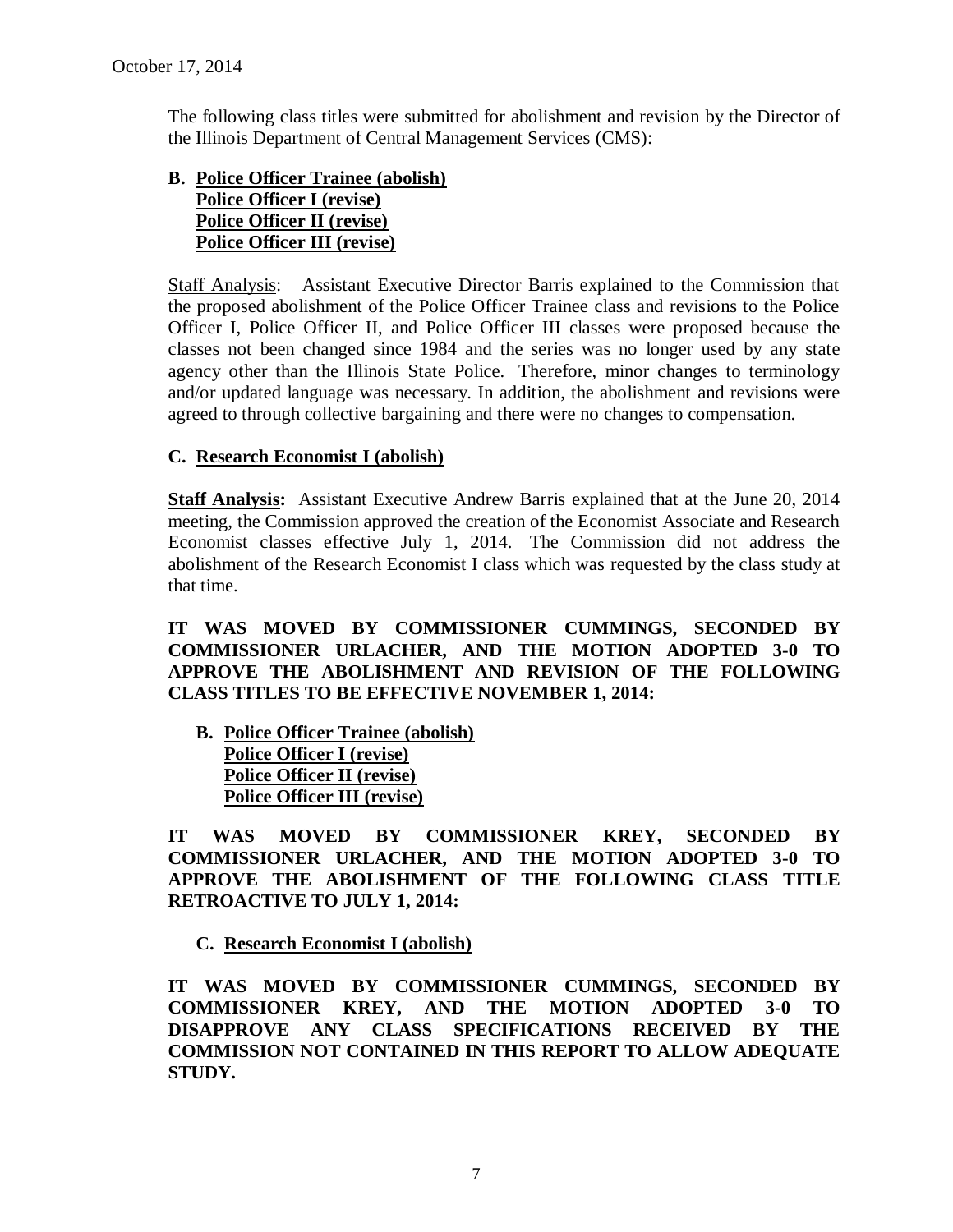## VII. CONSIDERATION OF THE SEPTEMBER 22, 2014 RESPONSE OF THE DIRECTOR OF CENTRAL MANAGEMENT SERVICES REGARDING GRIEVANCE COMMITTEE ACTIVITY PURSUANT TO SECTION 303.30 OF THE PERSONNEL RULES

Executive Director Stralka suggested to the Commissioners that due to the absence of a Central Management Services representative at the Chicago office as well as the absence of Chairman FitzGerald and Commissioner Anderson, this matter be continued to the November meeting. The Commissioners concurred with this suggestion.

#### VIII. MOTION TO CLOSE A PORTION OF THE MEETING

**IT WAS MOVED BY COMMISSIONER KREY, SECONDED BY COMMISSIONER URLACHER, AND BY ROLL CALL VOTE THE MOTION ADOPTED 3-0 TO CLOSE A PORTION OF THE MEETING PURSUANT TO SUBSECTIONS 2(c)(1), 2(c)(4), AND 2(c)(11) OF THE OPEN MEETINGS ACT.**

| <b>FITZGERALD</b> |      | <b>ANDERSON</b> |            |
|-------------------|------|-----------------|------------|
| CUMMINGS YES      |      | <b>KREY</b>     | <b>YES</b> |
| URLACHER          | YES. |                 |            |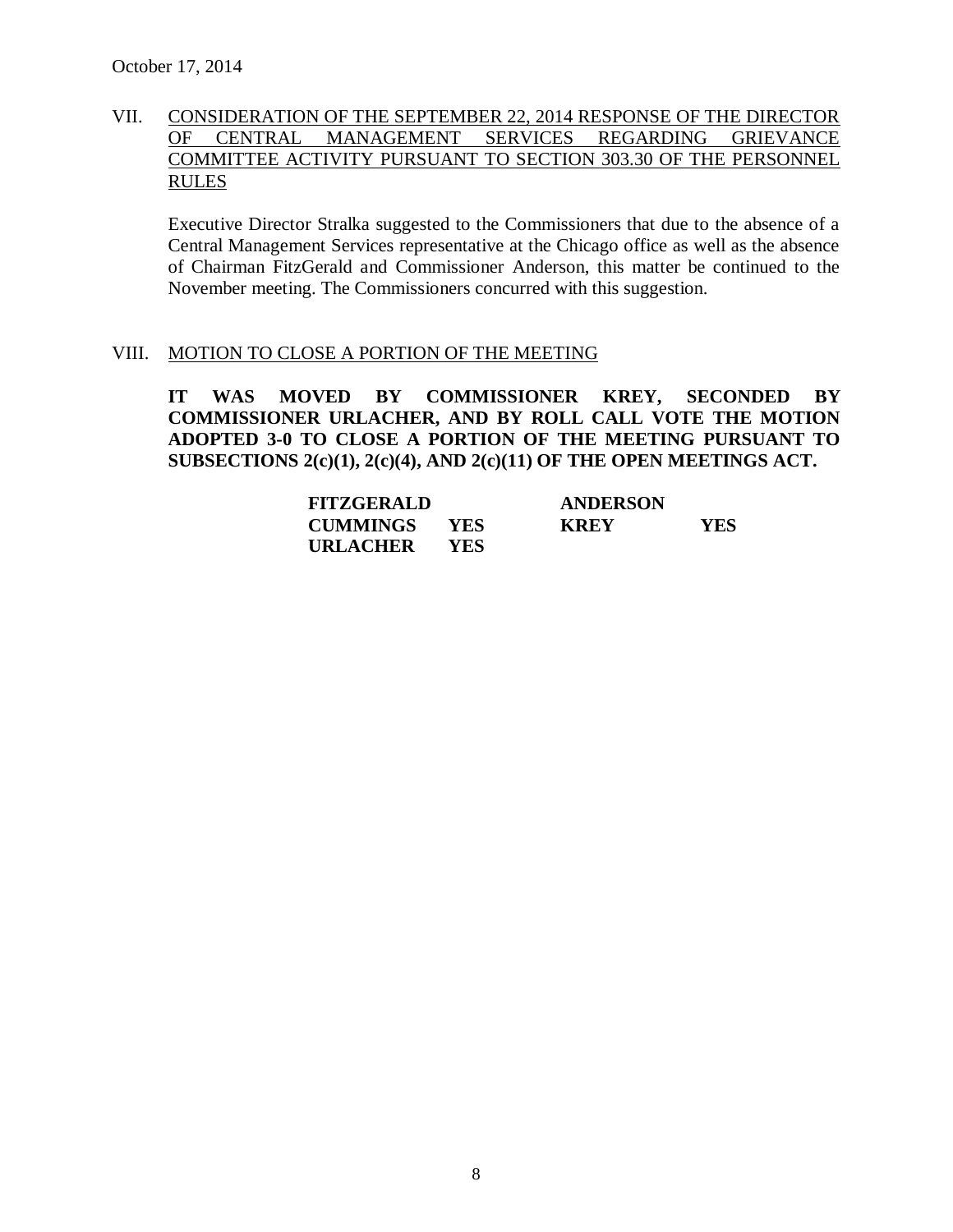#### IX. RECONVENE THE OPEN MEETING

Upon due and proper notice the regular open meeting of the Illinois Civil Service Commission was reconvened at 160 North LaSalle Street, Suite S-901, Chicago, Illinois at 11:45 a.m.

#### **PRESENT**

Anita M. Cummings, Susan Moylan Krey, and Casey Urlacher, Commissioners; Daniel Stralka, Executive Director; and Andrew Barris, Assistant Executive Director.

#### X. NON-MERIT APPOINTMENT REPORT

The Personnel Code permits non-merit appointments for a limited period of time, i.e., emergency appointments shall not exceed 60 days and shall not be renewed, and positions shall not be filled on a temporary or provisional basis for more than six months out of any twelve-month period. Consecutive non-merit appointments are not violative of the Code; however, they do present a possible evasion of merit principles and should be monitored. Set forth below is the number of consecutive non-merit appointments made by each department.

| Agency                                | 8/31/14                     | 9/30/14 | 9/30/13 |
|---------------------------------------|-----------------------------|---------|---------|
| Aging                                 |                             |         |         |
| Agriculture                           |                             |         |         |
| <b>Children and Family Services</b>   |                             |         |         |
| Corrections                           |                             |         |         |
| <b>Healthcare and Family Services</b> |                             |         |         |
| <b>Historic Preservation Agency</b>   |                             |         |         |
| Human Rights Department               |                             |         |         |
| <b>Human Services</b>                 |                             |         |         |
| Juvenile Justice                      |                             |         |         |
| <b>Natural Resources</b>              | 26                          | 8       |         |
| Revenue                               | $\mathcal{D}_{\mathcal{L}}$ |         |         |
| <b>State Retirement Systems</b>       |                             |         |         |
| <b>Totals</b>                         |                             | 13      | 32      |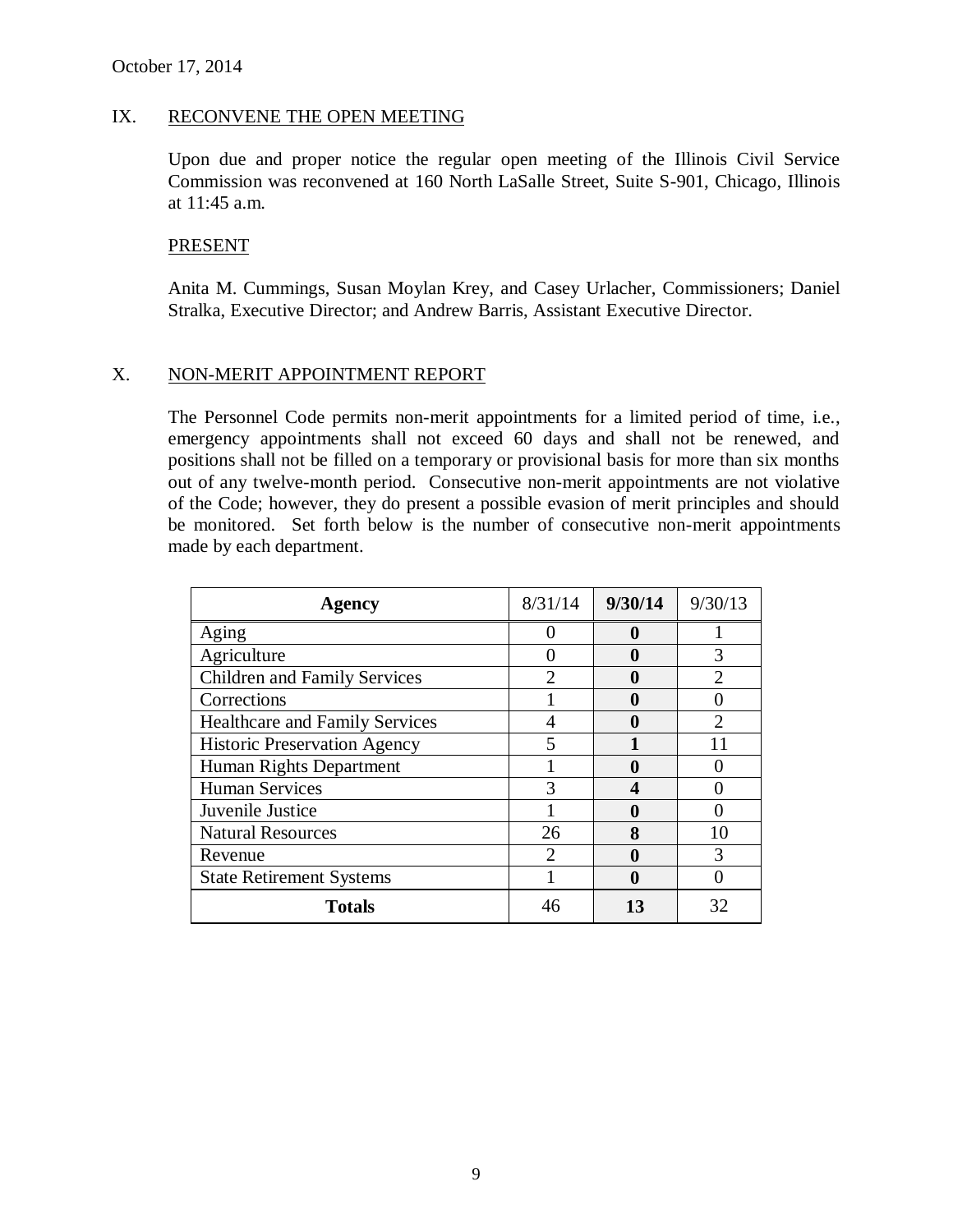## XI. INTERLOCUTORY APPEALS

#### **DA-42-14**

| Employee | Windy M. Reese               | <b>Appeal Date</b> | 05/05/14                  |
|----------|------------------------------|--------------------|---------------------------|
| Agency   | <b>Human Services</b>        | Decision Date      | 10/03/14                  |
| Type     | Discharge                    | ALJ                | <b>Andrew Barris</b>      |
| Issue(s) | Motion To Dismiss for        | Proposal for       | Motion to Dismiss granted |
|          | default (no show at hearing) | Decision           | subject to approval of    |
|          |                              |                    | Commission; default.      |

**IT WAS MOVED BY COMMISSIONER KREY, SECONDED BY COMMISSIONER URLACHER, AND BY ROLL CALL VOTE OF 3-0 THE MOTION ADOPTED TO AFFIRM AND ADOPT THE PROPOSAL FOR DECISION OF THE ADMINISTRATIVE LAW JUDGE TO DISMISS THE APPEAL FOR DEFAULT.**

| <b>FITZGERALD</b> |            | <b>ANDERSON</b> |     |
|-------------------|------------|-----------------|-----|
| <b>CUMMINGS</b>   | <b>YES</b> | <b>KREY</b>     | YES |
| <b>URLACHER</b>   | YES.       |                 |     |

#### **DA-6-15**

| Employee | Latoya Jackson                                       | <b>Appeal Date</b>       | 07/23/14                                            |
|----------|------------------------------------------------------|--------------------------|-----------------------------------------------------|
| Agency   | <b>Human Services</b>                                | <b>Decision Date</b>     | 10/03/14                                            |
| Type     | Discharge                                            | ALJ                      | <b>Andrew Barris</b>                                |
| Issue(s) | Motion To Dismiss for<br>default (failure to respond | Proposal for<br>Decision | Motion to Dismiss granted<br>subject to approval of |
|          | to Motion to Dismiss)                                |                          | Commission; default.                                |

**IT WAS MOVED BY COMMISSIONER CUMMINGS, SECONDED BY COMMISSIONER URLACHER, AND BY ROLL CALL VOTE OF 3-0 THE MOTION ADOPTED TO AFFIRM AND ADOPT THE PROPOSAL FOR DECISION OF THE ADMINISTRATIVE LAW JUDGE TO DISMISS THE APPEAL FOR DEFAULT.**

| <b>FITZGERALD</b> |      | <b>ANDERSON</b> |            |
|-------------------|------|-----------------|------------|
| <b>CUMMINGS</b>   | YES  | <b>KREY</b>     | <b>YES</b> |
| URLACHER          | YES. |                 |            |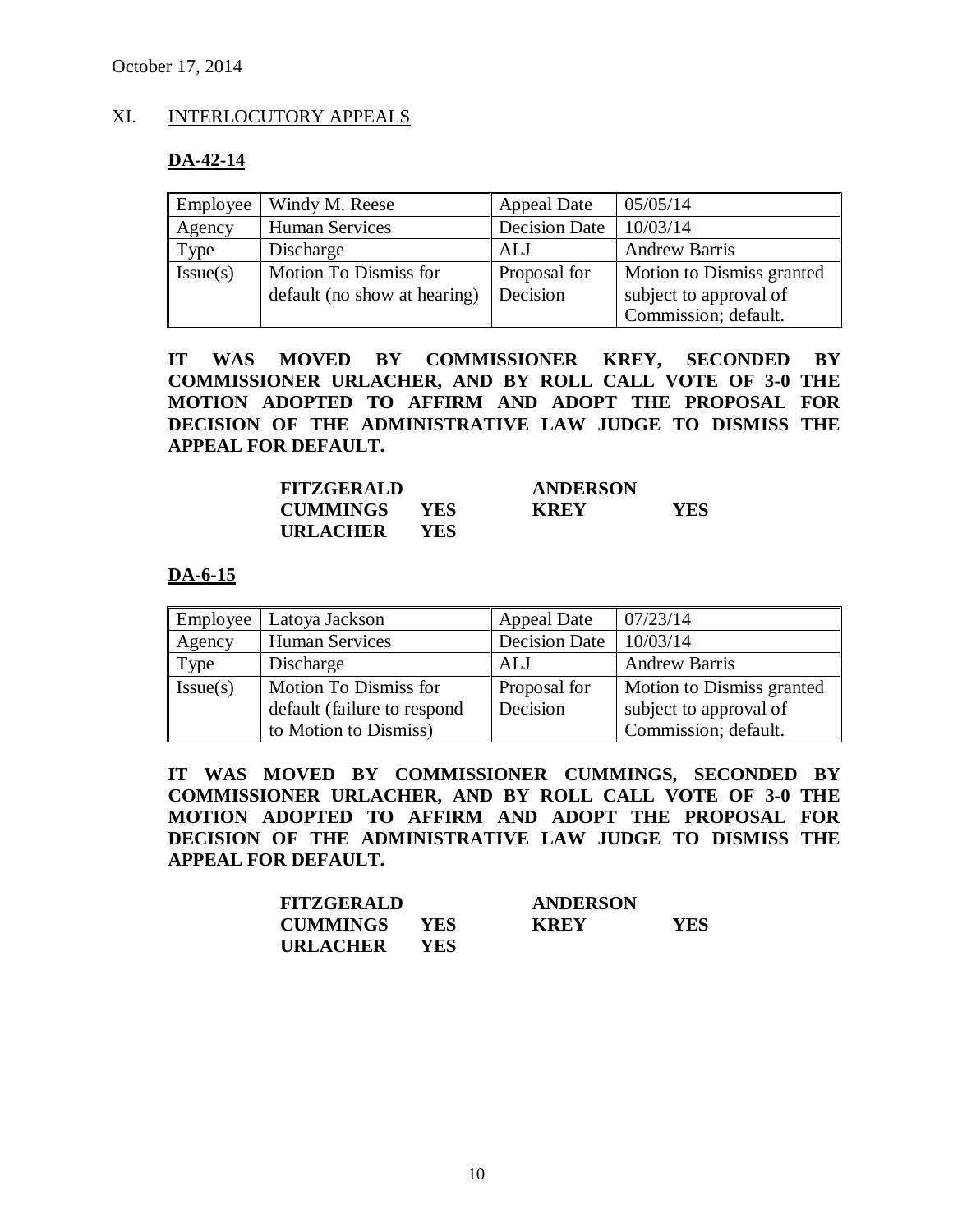## **DA-9-15**

| Employee | Orlando Monte                | <b>Appeal Date</b>   | 8/26/14                   |
|----------|------------------------------|----------------------|---------------------------|
| Agency   | <b>Employment Security</b>   | <b>Decision Date</b> | 9/15/14                   |
| Type     | Discharge                    | ALJ                  | Daniel Stralka            |
| Issue(s) | Motion To Dismiss for        | Proposal for         | Motion to Dismiss granted |
|          | default (no show at hearing) | Decision             | subject to approval of    |
|          |                              |                      | Commission; default.      |

**IT WAS MOVED BY COMMISSIONER CUMMINGS, SECONDED BY COMMISSIONER KREY, AND BY ROLL CALL VOTE OF 3-0 THE MOTION ADOPTED TO AFFIRM AND ADOPT THE PROPOSAL FOR DECISION OF THE ADMINISTRATIVE LAW JUDGE TO DISMISS THE APPEAL FOR DEFAULT.**

| <b>FITZGERALD</b>   |            | <b>ANDERSON</b> |      |
|---------------------|------------|-----------------|------|
| <b>CUMMINGS YES</b> |            | <b>KREY</b>     | YES. |
| URLACHER            | <b>YES</b> |                 |      |

#### XII. PUBLICLY ANNOUNCED DECISIONS RESULTING FROM APPEALS

## **DA-2-15**

| Employee   | <b>Shanguwil Jones</b> | Appeal Date         | 07/14/14          |
|------------|------------------------|---------------------|-------------------|
| Agency     | <b>Human Services</b>  | Decision Date       | 10/03/14          |
| Type       | Discharge              | <b>Proposal for</b> | Discharge upheld. |
| <b>ALJ</b> | <b>Andrew Barris</b>   | Decision            |                   |

**IT WAS MOVED BY COMMISSIONER KREY, SECONDED BY COMMISSIONER URLACHER, AND BY ROLL CALL VOTE OF 3-0 THE MOTION ADOPTED TO AFFIRM AND ADOPT THE PROPOSAL FOR DECISION OF THE ADMINISTRATIVE LAW JUDGE TO UPHOLD THE DISCHARGE.**

| <b>FITZGERALD</b> |            | <b>ANDERSON</b> |     |
|-------------------|------------|-----------------|-----|
| <b>CUMMINGS</b>   | <b>YES</b> | <b>KREY</b>     | YES |
| URLACHER          | YES.       |                 |     |

#### **RV-35-14**

| Employee | Mary L. Ray                        | Appeal Date         | 3/31/14       |
|----------|------------------------------------|---------------------|---------------|
| Agency   | <b>Central Management Services</b> | Decision Date       | 9/18/14       |
| Type     | <b>Rule Violation</b>              | <b>Proposal for</b> | No violation. |
| ALJ      | <b>Andrew Barris</b>               | Decision            |               |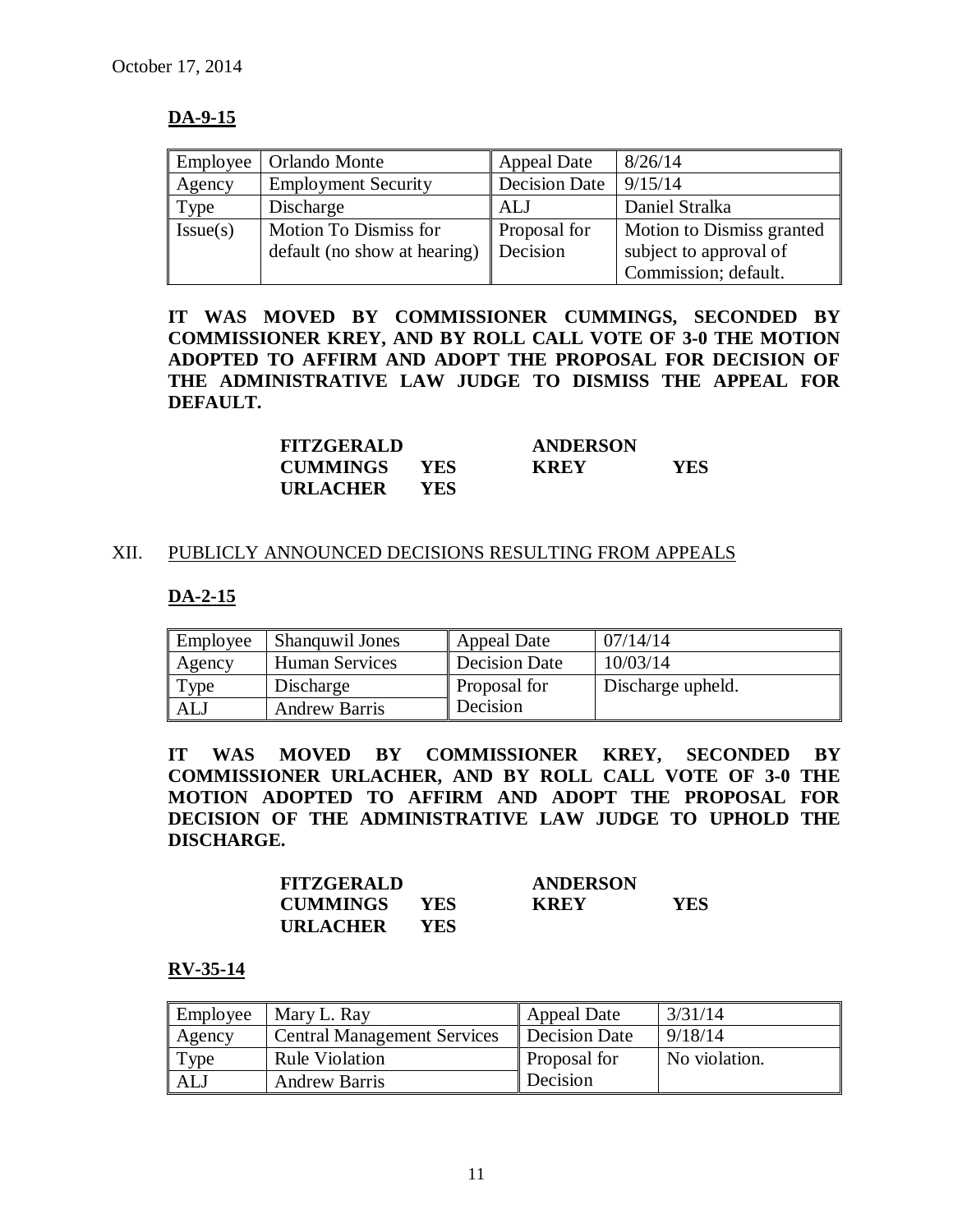**IT WAS MOVED BY COMMISSIONER CUMMINGS, SECONDED BY COMMISSIONER KREY, AND BY ROLL CALL VOTE OF 3-0 THE MOTION ADOPTED TO AFFIRM AND ADOPT THE PROPOSAL FOR DECISION OF THE ADMINISTRATIVE LAW JUDGE THAT NO VIOLATION OF THE PERSONNEL CODE OR PERSONNEL RULES HAS BEEN PROVEN BY A PREPONDERANCE OF THE EVIDENCE.**

| <b>FITZGERALD</b>   |            | <b>ANDERSON</b> |     |
|---------------------|------------|-----------------|-----|
| <b>CUMMINGS YES</b> |            | <b>KREY</b>     | YES |
| URLACHER            | <b>YES</b> |                 |     |

#### XIII. APPEALS DISMISSED WITH NO DECISIONS ON THE MERITS

#### **DA-29-14**

| Employee                | Renee D. Clark        | <b>Appeal Date</b>                          | 3/12/14 |
|-------------------------|-----------------------|---------------------------------------------|---------|
| Agency                  | <b>Human Services</b> | Decision Date                               | 9/15/14 |
| Appeal Type   Discharge |                       | Proposal for Decision   Dismissed; settled. |         |
| <b>ALJ</b>              | Daniel Stralka        |                                             |         |

#### **DA-8-15**

| Employee    | Eric J. Heyen        | Appeal Date           | 8/15/14               |
|-------------|----------------------|-----------------------|-----------------------|
| Agency      | Revenue              | <b>Decision Date</b>  | 9/10/14               |
| Appeal Type | Discharge            | Proposal for Decision | Dismissed; withdrawn. |
| <b>ALJ</b>  | <b>Andrew Barris</b> |                       |                       |

#### **DA-13-15**

| Employee    | Olga M. Jackson       | Appeal Date           | 09/19/14              |
|-------------|-----------------------|-----------------------|-----------------------|
| Agency      | <b>Human Services</b> | Decision Date         | 10/01/14              |
| Appeal Type | Discharge             | Proposal for Decision | Dismissed; withdrawn. |
| <b>ALJ</b>  | Daniel Stralka        |                       |                       |

**IT WAS MOVED BY COMMISSIONER KREY, SECONDED BY COMMISSIONER URLACHER, AND BY ROLL CALL VOTE OF 3-0 THE MOTION ADOPTED TO AFFIRM AND ADOPT THE PROPOSALS FOR DECISION OF THE ADMINISTRATIVE LAW JUDGES TO DISMISS THE APPEALS.**

| <b>FITZGERALD</b>   |            | <b>ANDERSON</b> |            |
|---------------------|------------|-----------------|------------|
| <b>CUMMINGS YES</b> |            | <b>KREY</b>     | <b>YES</b> |
| <b>URLACHER</b>     | <b>YES</b> |                 |            |